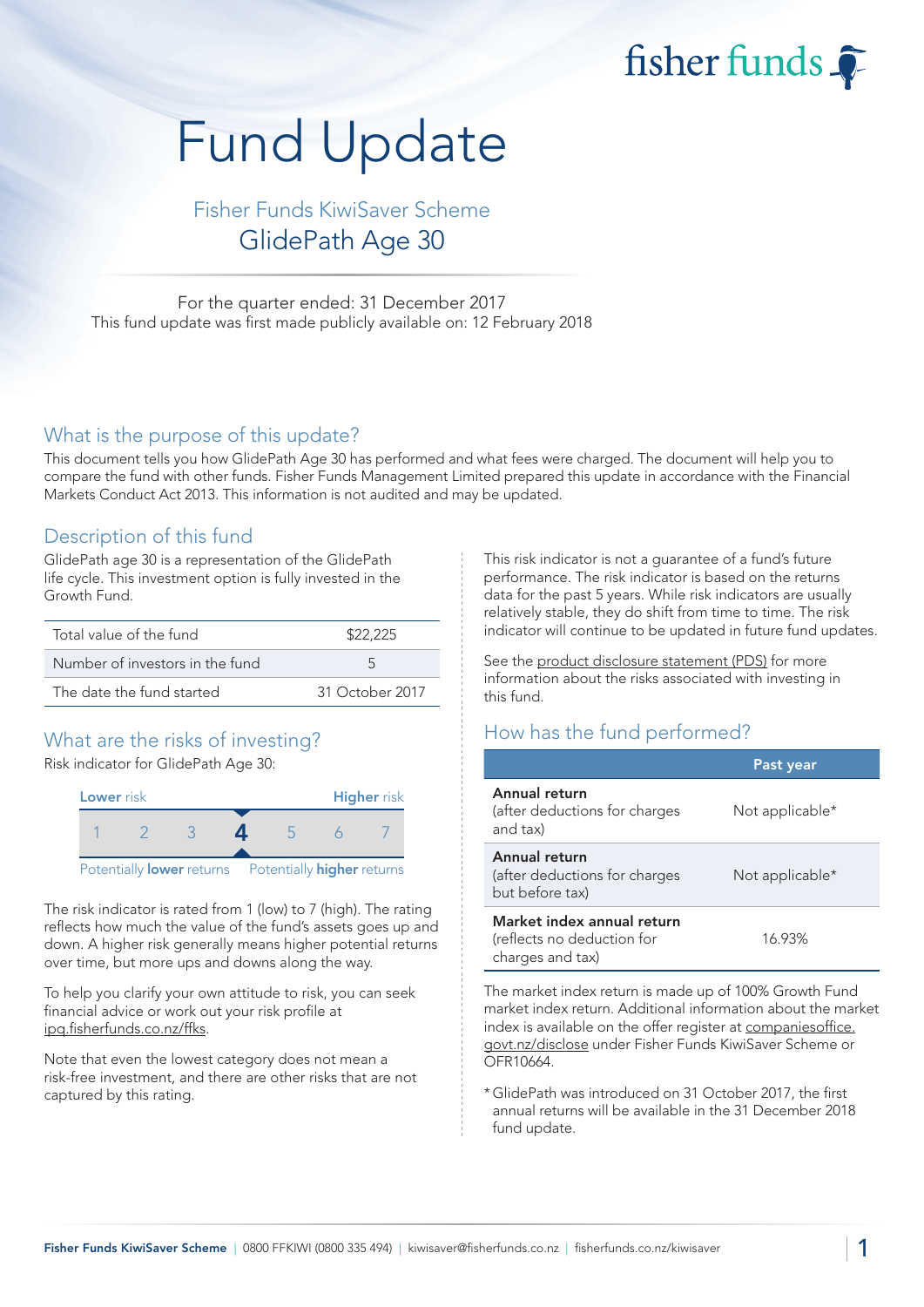# What fees are investors charged?

Investors in GlidePath Age 30 are charged fund charges. In the year to 31 March 2017 these were:

|                                                | % of net asset value   |  |
|------------------------------------------------|------------------------|--|
| <b>Total fund charges</b>                      | 1.45%                  |  |
| Which are made up of:                          |                        |  |
| Total management and<br>administration charges | 1.45%                  |  |
| Including:                                     |                        |  |
| Manager's basic fee                            | 0.95%                  |  |
| Other management and<br>administration charges | 0.16%                  |  |
| Total performance-based fees <sup>1</sup>      | 0.34%                  |  |
| Other charges:                                 | \$ amount per investor |  |
| Annual membership fee                          |                        |  |

Small differences in fees and charges can have a big impact on your investment over the long term.

### Example of how this applies to an investor

Sarah had \$10,000 in the fund at 31 October 2017 and did not make any further contributions. At 31 December 2017, Sarah received a return after fund charges were deducted of \$138 (that is 1.38% of her initial \$10,000). Sarah also paid \$6 in other charges. This gives Sarah a total return after tax of \$132 for the period.

# What does the fund invest in?

#### Actual investment mix

This shows the types of assets that the fund invests in.



#### Target investment mix

This shows the mix of assets that the fund generally intends to invest in.



#### Currency hedging

The benchmark currency hedge ratios for each asset class (hedged into NZD) are: International fixed interest 100%; Listed property (overseas portion) 70%; Australian equities 70%; International equities 50%.

#### Top 10 Investments

| <b>Name</b>                                              | % of fund<br>net assets | <b>Type</b>               | Country   | Credit<br>rating<br>(if applicable) |
|----------------------------------------------------------|-------------------------|---------------------------|-----------|-------------------------------------|
| ANZ 10 A/C - CURRENT ACCOUNTS                            | 8.96%                   | Cash and cash equivalents | NZ.       | <b>NA</b>                           |
| WPAC BANK DEPOSIT AC - DEPOSIT ACCOUNTS                  | 2.08%                   | Cash and cash equivalents | <b>NZ</b> | <b>NA</b>                           |
| <b>MAINFREIGHT LIMITED</b>                               | 1.74%                   | Australasian equities     | NZ        | <b>NA</b>                           |
| FISHER & PAYKEL HEALTHCARE CORPORATION<br><b>LIMITED</b> | 1.63%                   | Australasian equities     | NZ        | <b>NA</b>                           |
| ASX SPI 200 (SFE) MAR 18                                 | 1.23%                   | Australasian equities     | AU        | <b>NA</b>                           |
| <b>BAYFAIR MALL</b>                                      | 1.23%                   | Unlisted property         | <b>NZ</b> | <b>NA</b>                           |
| <b>FREIGHTWAYS LIMITED</b>                               | 1.23%                   | Australasian equities     | ΝZ        | <b>NA</b>                           |
| AUCKLAND INTERNATIONAL AIRPORT LIMITED                   | 1.12%                   | Australasian equities     | <b>NZ</b> | <b>NA</b>                           |
| <b>INFRATIL LIMITED</b>                                  | 1.09%                   | Australasian equities     | <b>NZ</b> | <b>NA</b>                           |
| <b>MERIDIAN ENERGY LIMITED</b>                           | 1.00%                   | Australasian equities     | ΝZ        | <b>NA</b>                           |

The top 10 investments make up 21.33% of the fund.